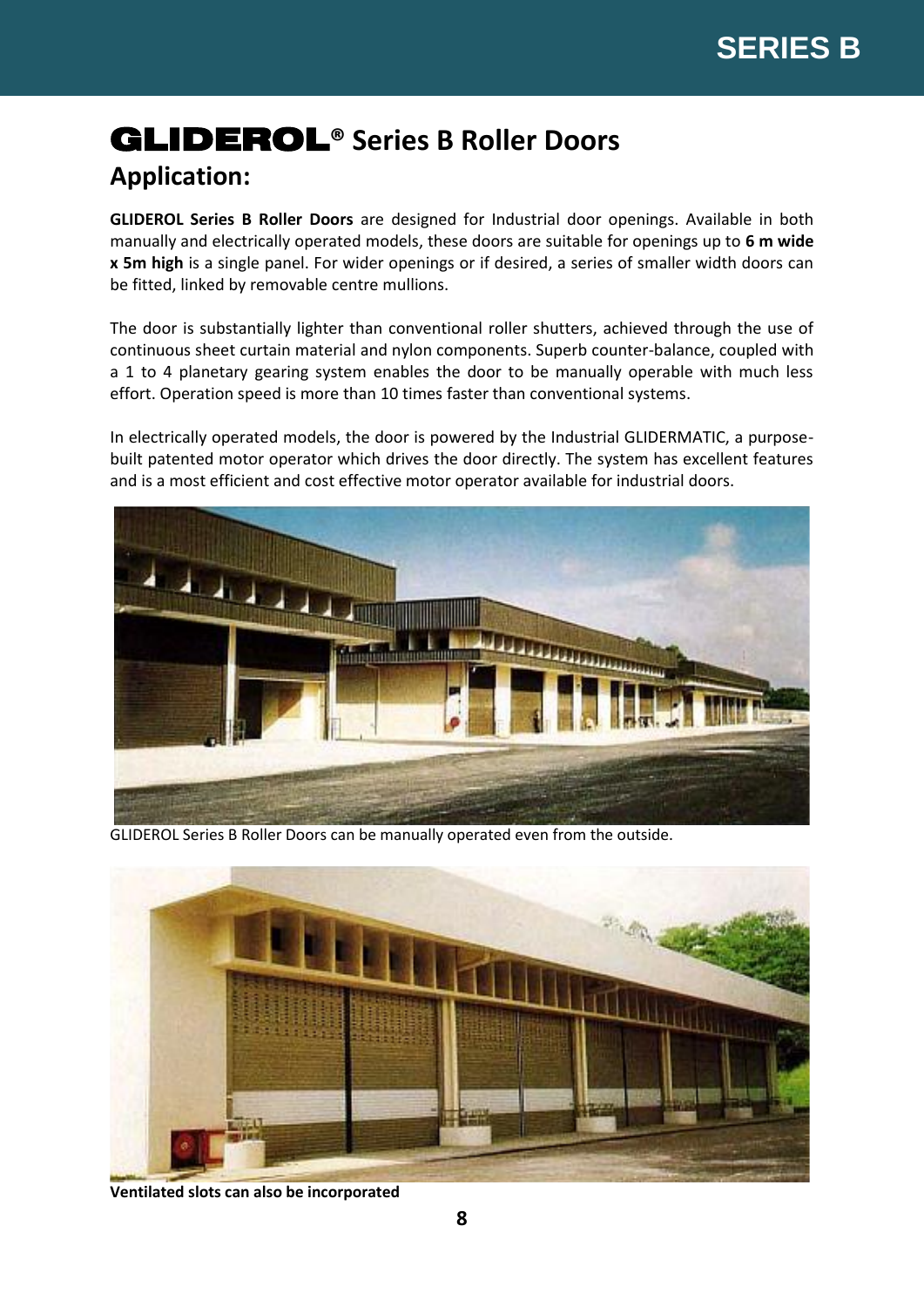### **TECHNICAL DATA**

#### **(A) DRUM ASSEMBLY**

#### **(1) Drumwheels**

The drumwheels are moulded from glass reinforced Nylon-6 engineering plastics. Essential property of this material is that it is light, hard and strong enough to serve its purpose and yet capable of taking the pressured effects of pneumatic riveting as it is not brittle and does not expand when tested in temperature of up to 60˚C. Also, moulding process ensures size and shape consistency.

#### **(2) Springs**

Suitably graded, oil-tempered, custom-designed steel torsion springs. Number and size of springs used are charted according to door size and designed to counter-balance increasing or reducing curtain weight with corresponding amount of torsion.

#### **(3) Torque-tube Design**

The springs are secured to the axle on one end and the drumwheels on the other. The top sheet of the curtain is then fully wrapped and secured around the drumwheels to form a "laterally corrugated cylinder". This cylinder, with spring torsion applied, behaves like a torque-tube capable of operating the door effortlessly. Amount of torsion can be fine-tuned by adjusting axle position even after installation.

#### **(B) DOOR CURTAIN**

#### **(1) Material**

0.5 mm thick Lysaght's Colorbond steel, profile-rollformed into 600 mm wide panels. Lysaght's Colorbond steel is a patented steel coating system consisting of Zincalume (45% alum/ 55% zinc alloy continuous hot-dipped galvanising) and finished with oven-baked silicone modified polyester coating.

#### **(2) Joining of Panels**

Curtain panels of required lengths are joined to the required height by means of a pointpressure lock-seaming process to form a continuous sheet. These joints are permanent and cannot be unlocked without damage. They are also rigid and do not have a "hinging" action.

#### **(3) Strength of Curtain**

As with steel roofing sheets, remarkable strength is achieved through effective design of corrugations. The "I" value (moment of inertia) of the curtain exceeds 30,000 mm<sup>4</sup> on both surfaces.

#### **(4) Wind-loading Capacity**

A 3-metre wide door is calculated to be able to withstand wind speeds of up to 42 m/ sec with acceptable deflection. Where higher wind-loading capability is required, the curtain's capacity can be greatly enhanced with the incorporation of wind-lock clips ad guides.

#### **(5) Edge Treatment**

Self-lubricating seamless braided nylon Polyglide running the whole height of the curtain prevents metal-to-metal contact with the guides and effectively eases sliding friction. For doors exceeding 3750 mm width, a tension strip is added to both edges to prevent stretching of curtain corrugations.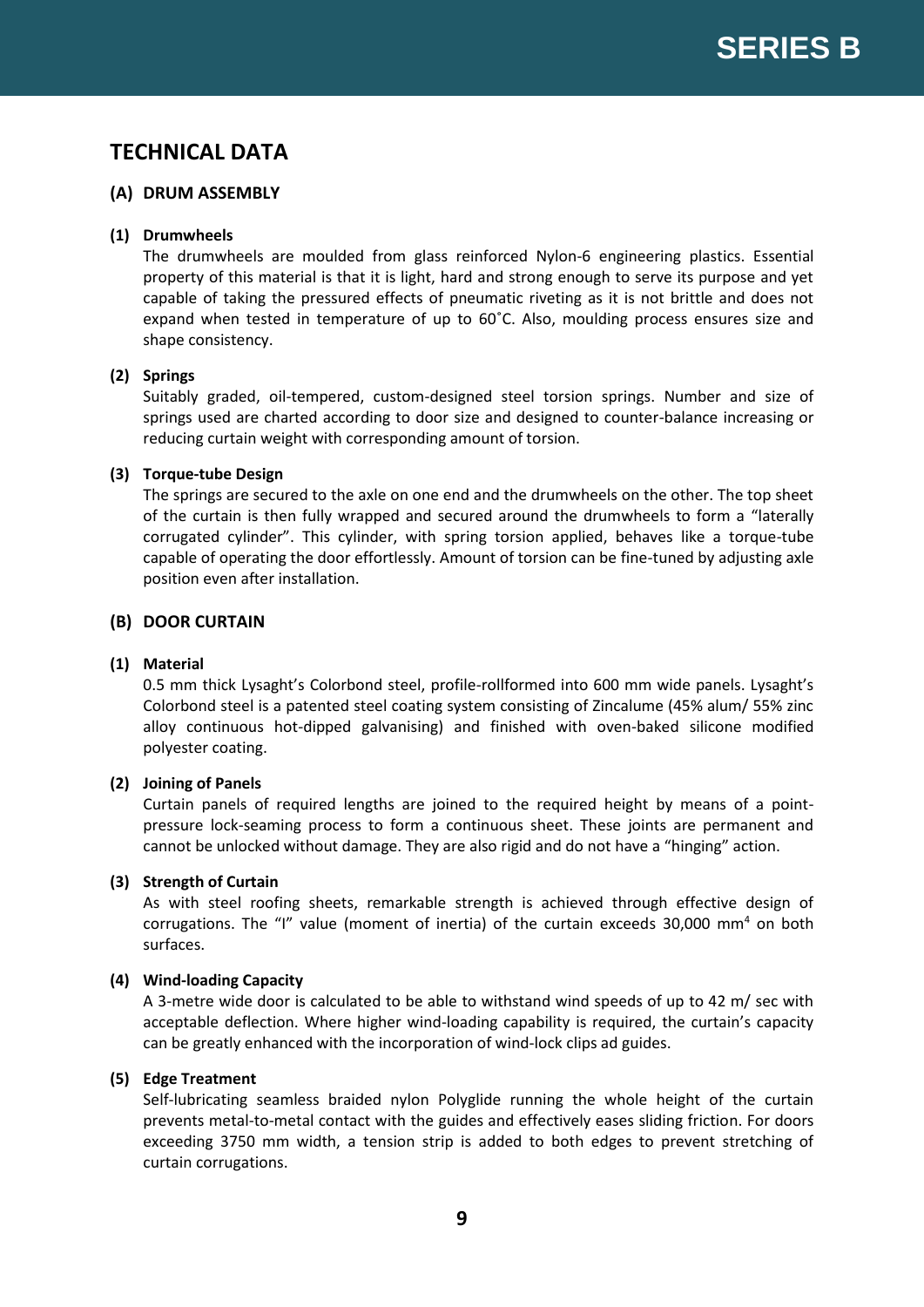#### **(C) BRACKETS**

Wall brackets are fabricated from 50 x 50 x 6 thk mild steel angles with slots designed to receive the appropriate axle clamps. Both ends of the axle are mounted on purpose-made steel or castiron saddles and clamped into position by 'U' bolts.

#### **(D) DOOR GUIDES**

Proprietary extruded aluminium profiled guide sections which are strong and neat in appearance. Guide-type selection according to application.

#### **(E) BOTTOM-RAIL**

Full length of proprietary extruded heavy-duty aluminium section lock-seamed onto the bottom of the door curtain. Bottom-rail also features two slots to retain a seamless PVC finned weatherseal for keeping out of weather and dirt.

#### **(F) LOCKS**

Proprietary waist-high lock with bars locking into door guides. Lock has finger-grip recesses for lifting or closing door. Locksets are secured from inside and do not have fasteners visible from the outside. Dual-mode operation permits option of lock operation from inside without the use of key. Doors exceeding 3.5 m width are fitted with two locksets, one on each side of the door.

Alternatively, doors can be fitted with a padbolt lockable slide-bolt installed at the ends of the bottom-rail OR in the case of manually-operated doors, a chain locking cleat can be installed at waist level beside the guide on the chain end. This is an extremely effective locking method as it prevents the handchain from moving and hence, the door.

#### **(G) DOOR OPERATION**

#### (1) Manual Operation

Standard operation is by means of a chain-operated planetary gearing system consisting of 4 Nos intermediate gears linking the chainwheel to the ring gear attached to the drum assembly. The mechanical advantage resulting from this gear reduction system greatly reduces the force required to operate a large door from one end. All components of the planetary gearing are moulded from nylon and do not require periodic greasing. The chain operation speed is more than that of conventional shutter systems and requires much less effort.





Industrial Glidermatic **Chain-operated Planetary Gearings**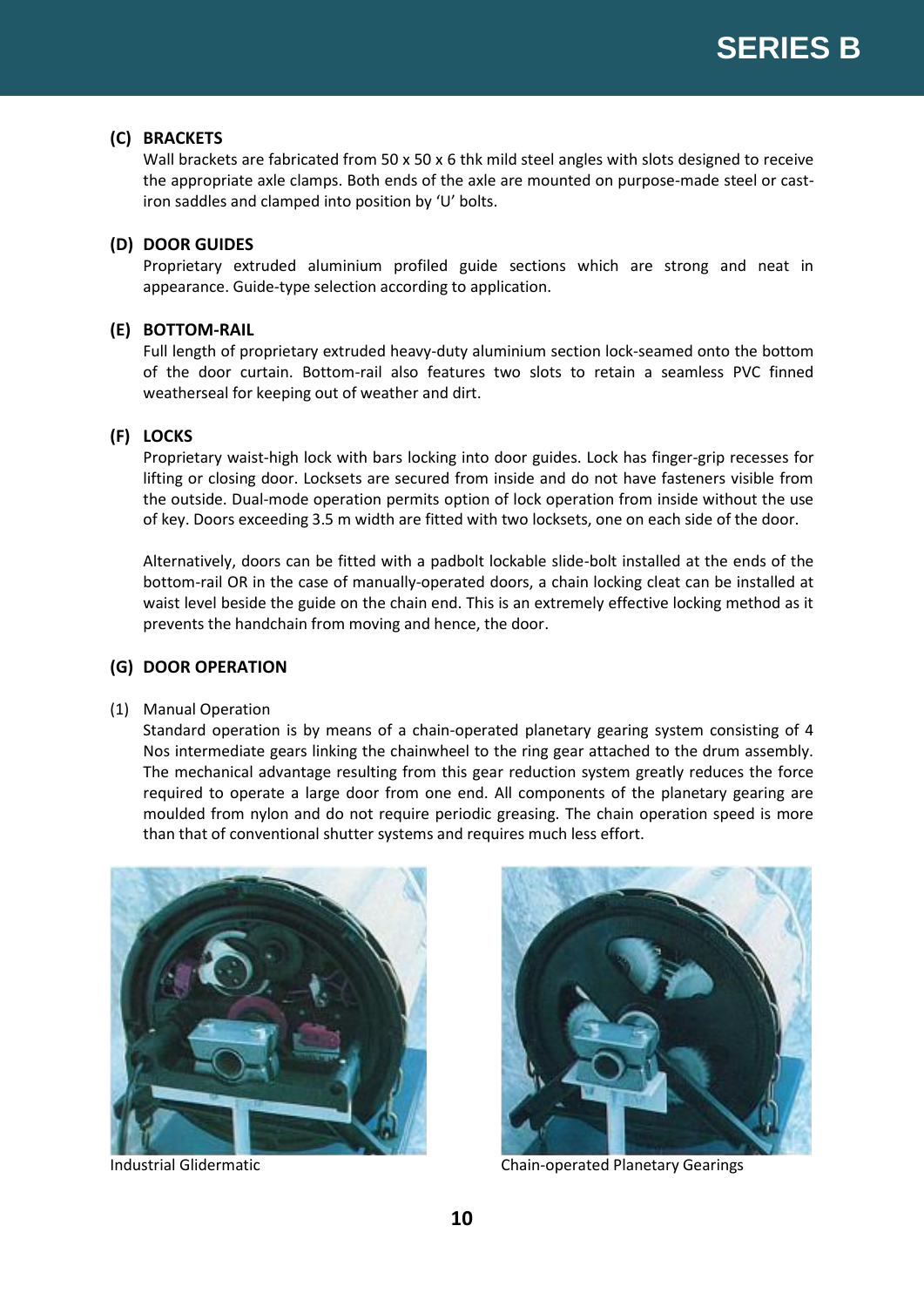#### **(2) Electric Operation**

#### **(a) Drive Unit**

Patented GLIDERMATIC motor operator specially developed for Roller Doors with most components in Nylon-6 engineering plastics. The drive power is provided by 24V D.C. motors with synchronised gear reduction. The whole unit is compact enough to fit neatly inside the door roll and drives the door directly. Conversions to manual mode can be conveniently effected at ground level by means of a lever actuator. A nylon chainwheel is incorporated for manual chain operation. An important feature is that the chainwheel does not turn when the door is electrically operated.

#### **(b) Control Box**

Compact sized control box with electronic PCB and built-in transformer. It is linked to the drive unit via a pre-wired link cord with snap-on connector. An automatic over-load device ensures durability of motors.

#### **(c) Safety Device**

Built-in electronic device sensitive to any point of bottom-rail. When a closing door is obstructed, it will automatically stop.

(d) **Speed of Travel** – Average 170 mm/sec.

#### **(e) Power Supply Requirement**

A 230V 1 Ph 13 amp power socket is required for each motor. Automatic back-up power pack is available as an option.

#### **(f) Mode of Operation**

Standard operation is by "Up", "Down" and "Stop" push button controls provided on the control box, with a choice if hands-on or hands-off operation. Being electronically controlled, the GLIDERMATIC is very versatile and adaptable to a wide range of operation modes and configurations.

#### **(H) MAINTENANCE**

Virtually maintenance-free with no periodic greasing required. As no lubricants are used, the guides are always clean and dry.

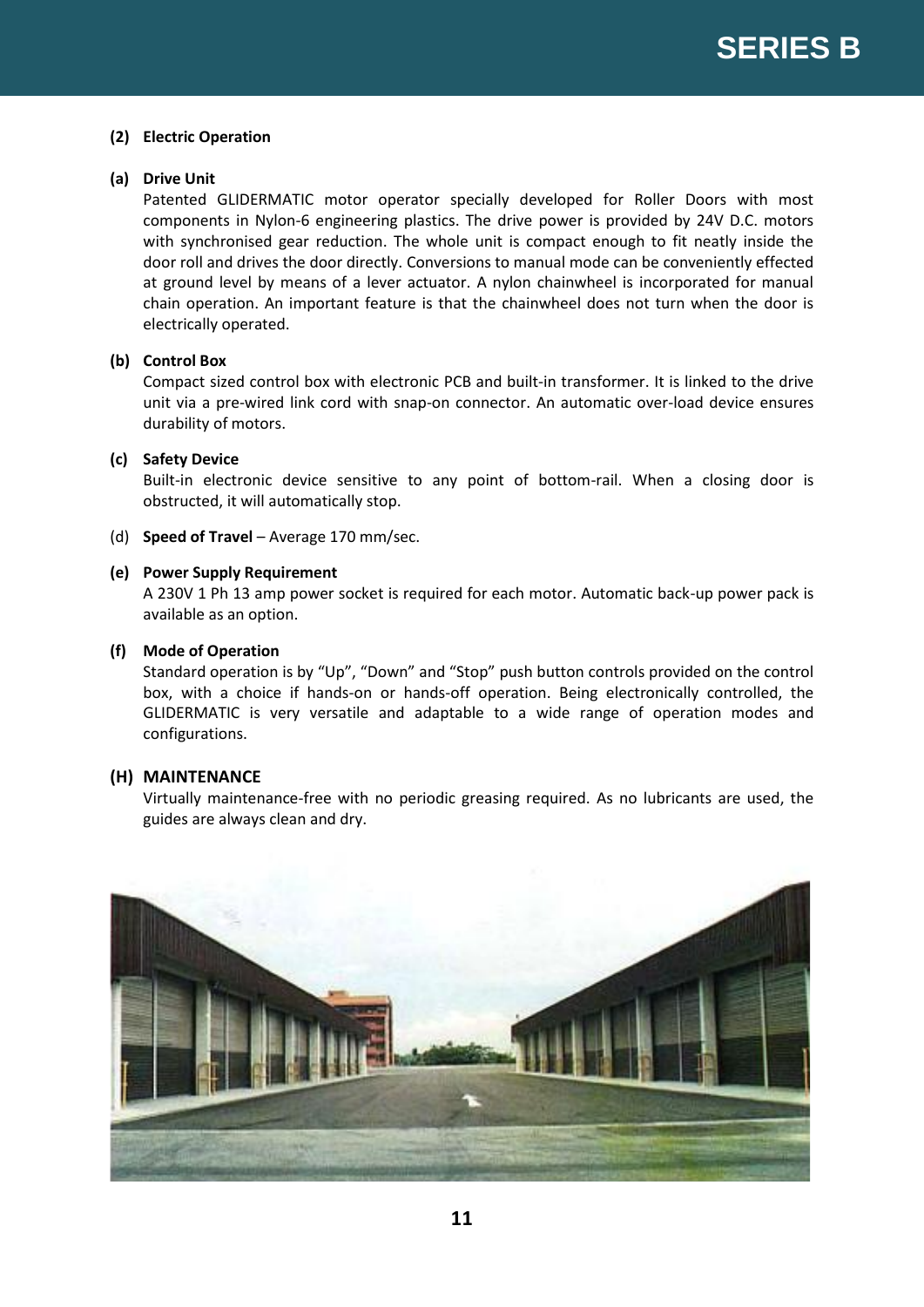# **SPECIFICATION**

The GLIDEROL Series B door is architecturally specified as a manually operated Roller Door constructed of Colorbond ZIncalume steel curtain material permanently lock-seamed to form a continuous curtain with the edges treated with heavy-duty self-lubricating seamless braided nylon Polyglide to prevent metal-to-metal contact. The drum assembly shall consist of suitably graded oiltempered torsion springs secured to drumwheels moulded from engineering plastics. The curtain top shall be fully secured and wrapped around the drum assembly to form a cylindrical torque tube. The bottom-rail shall be an extruded aluminium section lock-seamed onto the bottom of the curtain with the base of the rail containing two slots to retain a seamless finned PVC weatherseal. Locks shall be a dual mode wait-high lock with finger-grip recesses. The door shall be chain-operated by means of a proprietary planetary gearing system with all components moulded from engineering plastics and is durable and maintenance-free. Operation must be rapid and requires minimal effort.

Electrically operated doors shall be as above described but containing a proprietary motor operator installed within the door roll. The control box shall feature push-button controls and a built-in autostop safety device. The system must be convertible to manual chainwheel operation and have remote control and power back-up capabilities.

Note:- Any desired special operating requirements should be specifically stated. A manufacturer's warranty certificate with the desired warranty period should be obtained.



#### **TYPICAL INSTALLATION**